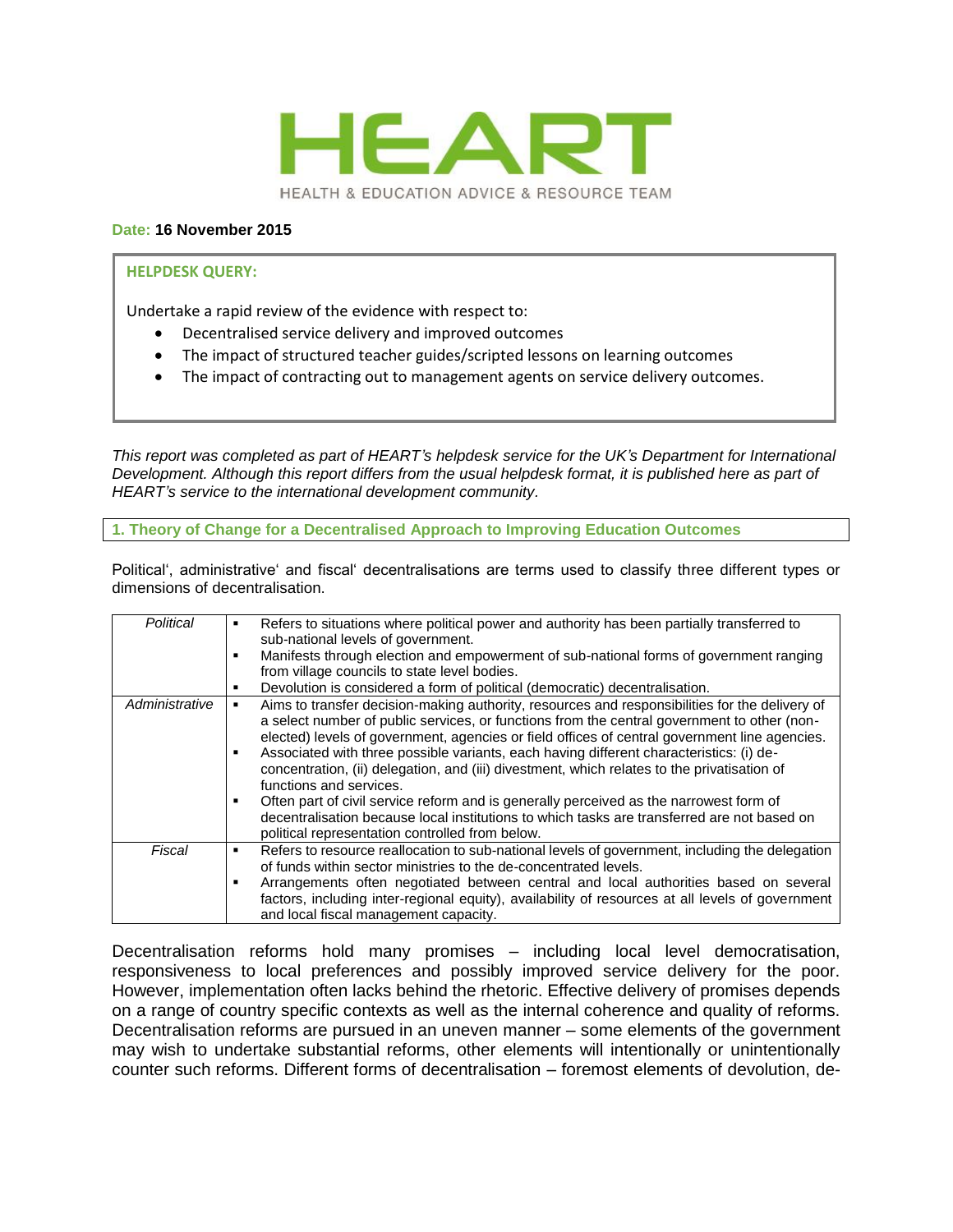concentration and delegation - may be undertaken in a contradictory manner, and it is a continuous process.<sup>12</sup>

Certain studies in Africa that compare the dynamics of centralisation/decentralisation have revealed discrepancies between the public or official rationale for the (re)distribution of power and the probable or eventual effect of this (re)distribution on educational processes and learning outcomes.<sup>3</sup> <sup>4</sup> Others have stressed that while it is important to safeguard the rights of individuals, including the right to mobilise, even around narrow sectional interests, it is equally important that the decentralised system recovers the capacity to hold individual schools to account and builds the capacity of the disadvantaged to participate more effectively within the system.<sup>5</sup>

A Study in Ghana argues that much of the theoretical and policy expectations on representation and participation in education by community members are only evident in form, but not as intended in practice. The extent of community participation appears to be shaped by a 'social contract' based on the principle of reciprocity of roles between the community and schools, and that increasingly teachers feel accountable to the traditional hierarchical educational structure, and not to the community.<sup>6</sup> A South African study argues similarly that the realisation of decentralisation policy in education has to contend with the realities of local politics of influence in the community, and tap into the positive side of this influence to improve education service delivery.<sup>7</sup>

Debates about decentralisation have permeated and affected educational planning in the last 20 or so years.<sup>8</sup> A group of reforms (educational restructuring) is being globalized, including introduction or reinforcement of freedom of choice, privatisation, decentralisation and sometimes centralisation of goal formulation, curriculum, and outcomes-based assessment. Although an important component of this package, decentralisation alone is not sufficient to make such governance work. Whether a positive impact will be achieved or not depends on the context in which decentralisation occurs and the design and implementation of decentralisation. The context refers to (i) the country setting (population density, the existing state of infrastructure, the level of income and the extent of inequality); (ii) social institutions that might encourage or constrain participation by excluded groups; (iii) the capacity of local actors; and (iv) the political power structure and culture. The design and implementation of decentralisation refers to (i) the ability and willingness to carry out reforms; (ii) the extent of transparency and participation; (iii) whether or not a decentralised government is subject to elite capture and (iv) policy coherence. Table 1 summarises some of the basic conditions for effective decentralisation.

<sup>&</sup>lt;sup>1</sup> 'Decentralisation' can take on very different meanings and it is important to be aware of these interpretations because different types of decentralisation have very different characteristics, policy implications and conditions for success.

<sup>2</sup> Tidemand, P. and Steffensen, J. (2010). *Source Material on Decentralisation and Improved Service Delivery for the Poor.* DANIDA.

<sup>3</sup> Berkhout, S. (2005). The Decentralisation Debate: Thinking about Power. *Review of Education,* 51:313–327 Springer. <sup>4</sup> Geo-Jaja, M. (2004). *Decentralisation and Privatisation of Education in Africa: Which Option for Nigeria?* International Review of Education, 51: 307–323.

<sup>5</sup> Sayed, Y. and Soudien, C. (2005). Decentralisation and the Construction of Inclusion Education Policy in South Africa*. Compare,* 35:2, 115–125.

 $6$  [Essuman, A.](javascript:__doLinkPostBack() and [Akyeampong, K. \(2011\). D](javascript:__doLinkPostBack()ecentralisation Policy and Practice in Ghana: the Promise and Reality of Community Participation in Education in Rural Communities. *[Journal of Education](javascript:__doLinkPostBack() Policy*, 26:4, 513–527.

 $7$  Heystek, J. (2011). School Governing Bodies in South African Schools: Under Pressure to Enhance Democratization and Improve Quality*. [Educational Management Administration & Leadership](javascript:__doLinkPostBack()*, 39:4, 455-468.

<sup>8</sup> Caillods, F. (1999). Preface. In: N. McGinn and T. Welsh (Eds.), *Decentralization of Education: Why, When, What and How?* UNESCO, Paris.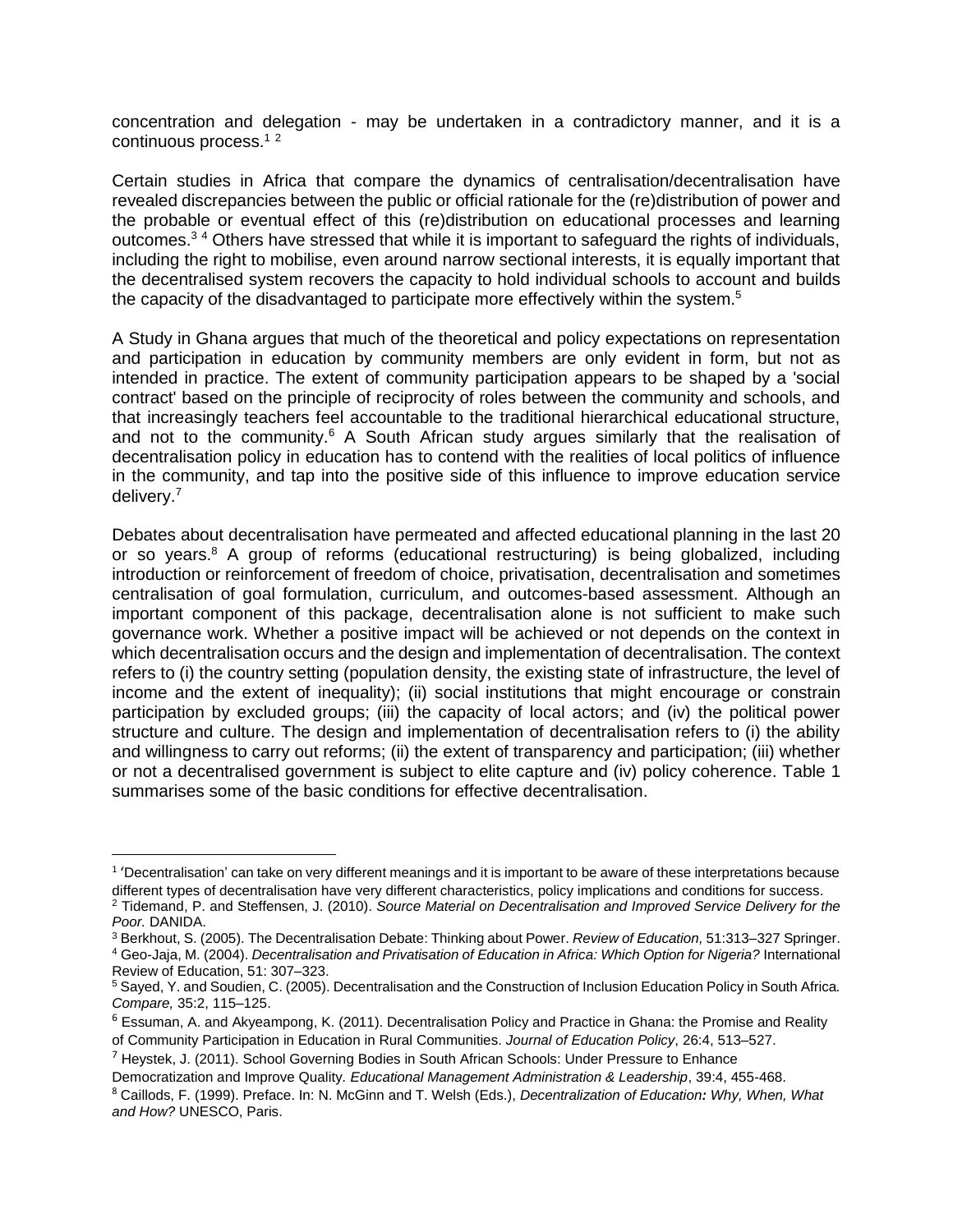| Table 1. Summary of basic conditions for effective decentralisation |                                                                                                       |  |
|---------------------------------------------------------------------|-------------------------------------------------------------------------------------------------------|--|
| <b>Aspect</b>                                                       | <b>Details</b>                                                                                        |  |
| <b>Politics</b>                                                     | Many stakeholders influence decentralisation processes: each with different<br>$\blacksquare$         |  |
|                                                                     | incentives for reforms so why are reforms undertaken? Who are key supporters                          |  |
|                                                                     | and key opponents of reform? And who is likely to benefit from the reforms?                           |  |
| Legal                                                               | Is the framework in place that clearly stipulates the division of roles and<br>$\blacksquare$         |  |
| framework                                                           | responsibilities between different layers of governments?                                             |  |
|                                                                     | Are significant responsibilities assigned to local government so that it can play a<br>$\blacksquare$ |  |
|                                                                     | role in poverty alleviation?                                                                          |  |
|                                                                     | Are the assignments of responsibilities in accordance with local capacities and is<br>٠               |  |
|                                                                     | it possible to transfer functions?                                                                    |  |
| <b>Financial</b>                                                    | Are there adequate resources in place to undertake the proposed functions?<br>$\blacksquare$          |  |
| resources                                                           | Can adequate finances be provided by local revenue sources, fiscal transfers<br>$\blacksquare$        |  |
|                                                                     | (more or less conditional) and borrowing?                                                             |  |
|                                                                     | Is there some fiscal autonomy to ensure that potential benefits of decentralisation<br>$\blacksquare$ |  |
|                                                                     | can materialise?                                                                                      |  |
| Human                                                               | Are there adequate staff numbers, qualifications, motivation, etc. to undertake<br>$\blacksquare$     |  |
| resources                                                           | functions?                                                                                            |  |
|                                                                     | What kind of local autonomy for staff management is desirable to e.g. ensure<br>٠                     |  |
|                                                                     | local level accountability but also guarantee technical competence, staff                             |  |
|                                                                     | motivation and fiscal discipline?                                                                     |  |
| <b>Effective</b>                                                    | Is local election of local government councillors viable?<br>$\blacksquare$                           |  |
| mechanisms                                                          | How do citizens and politicians access information; what institutional<br>٠                           |  |
| for local-level                                                     | arrangements are in place for politicians' oversight of planning, finances, staff;                    |  |
| accountability                                                      | and how are they influenced by political structures, civil society organisations,                     |  |
|                                                                     | among others?                                                                                         |  |
| <b>Central</b>                                                      | Are there functioning robust central organisations such as a reform secretariat, a<br>$\blacksquare$  |  |
| institutional                                                       | strong Ministry of Local Government, an Association of Local Authorities, or Local                    |  |
| arrangements                                                        | <b>Government Finance Commission?</b>                                                                 |  |

Compiled from relevant websites with information on decentralisation including: [www.gsdrc.org/index.cfm?objectid=DD973312-14C2-620A-273F8E66B2685F82](http://www.gsdrc.org/index.cfm?objectid=DD973312-14C2-620A-273F8E66B2685F82)

[www.decentralization.org](http://www.decentralization.org/)

[www.worldbank.org/publicsector/decentralization](http://www.worldbank.org/publicsector/decentralization)

[www1.worldbank.org/prem/](file://///elm/knowledge%20partnerships/HEART%20PEAKS/HELPDESK/HELPDESK%20REPORTS%20AUGUST%202014%20ONWARDS/31.%20Service%20delivery/www1.worldbank.org/prem/)

l

<http://capacity4dev.ec.europa.eu/topic/2026>

[www.uncdf.org/english/local\\_development/docs/thematic\\_papers/0510\\_Delivering/index.php](http://www.uncdf.org/english/local_development/docs/thematic_papers/0510_Delivering/index.php)

[www.eldis.org/go/topics/resource-guides/governance/decentralisation-and-local-government](http://www.eldis.org/go/topics/resource-guides/governance/decentralisation-and-local-government)

# **2. Theory of Change for a Direct Instruction (DI) Lesson Approach**

There are several different labels for what we refer to as 'explicit instruction', including effective instruction, systematic teaching, and active teaching.<sup>9</sup> Conceptually, one can view explicit instruction as a specific form of what Slavin (1994) calls a direct instruction (DI) lesson.<sup>10</sup> Critical features of DI lessons include highly sequenced instruction, clear and concise directions, teacher guidance, active student participation, and assessment probes in order to practice and master new knowledge and skills. There are seven sequential parts to a DI lesson: a) gain learner's

<sup>9</sup> Rosenshine, B. and Stevens, R. (1996). *Teaching Functions*. In M. Wittrock (ed.), Handbook of Research on Teaching (3rd ed.) (pp. 376-391). New York: Macmillan.

<sup>10</sup> Slavin, R. E. (1994). *Educational Psychology*, (4th ed.). Needham Heights, MA: Allyn and Baco.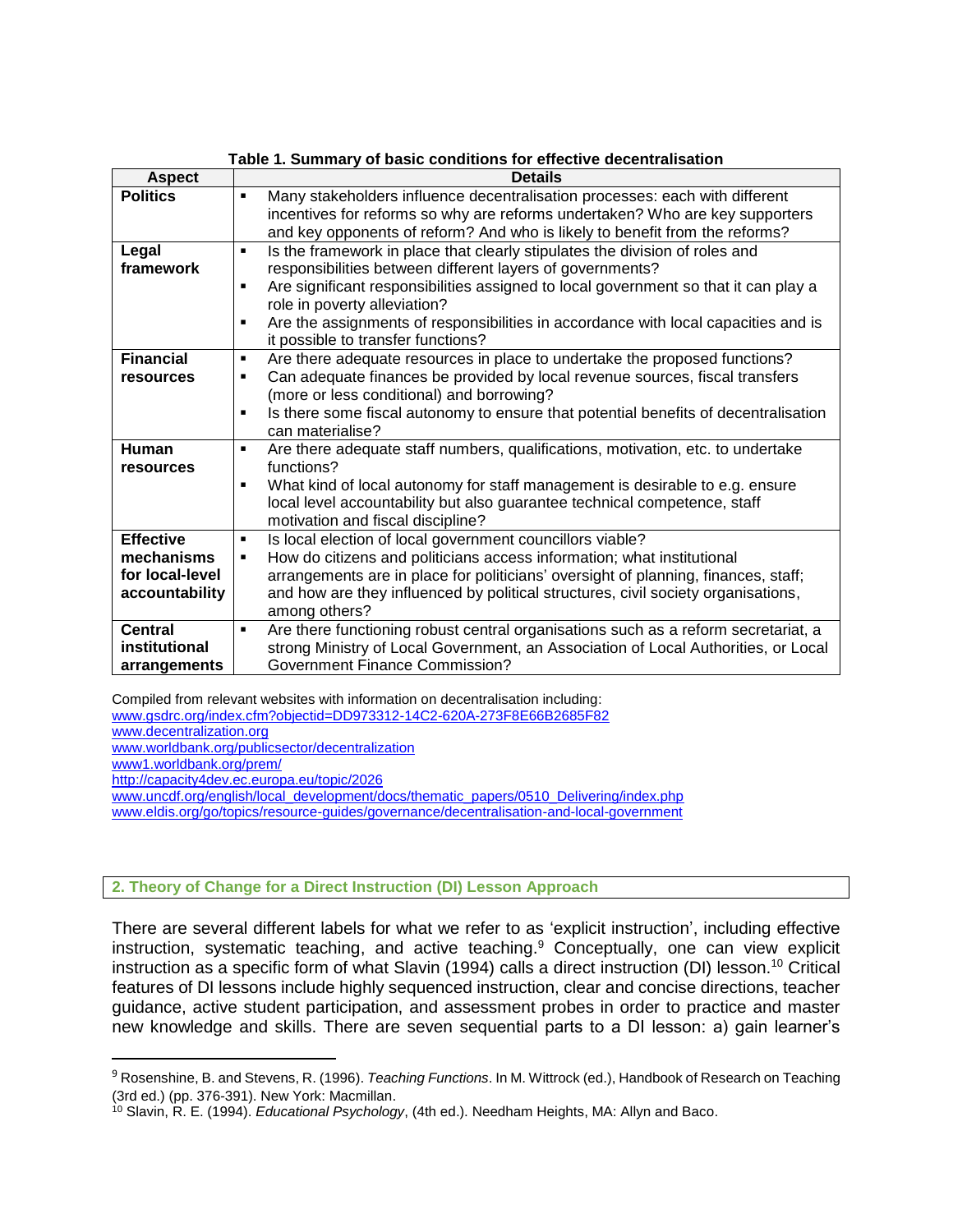attention, b) review prerequisites, c) present new content, d) probe learning, e) provide independent practice, f) assess performance and provide feedback, and g) provide distributed practice and review. Explanations for each step in a DI lesson are presented within the framework of developing a scripted lesson. Typically, scripted lessons are planned for teaching academic skills that comprise a series of chained behaviours such as spelling words and maths computation, as well as discrete behaviours such as sight vocabulary and maths facts. In essence, a teacher would plan a scripted lesson for acquisition of knowledge and skills where there are definitive steps to completing the academic task.

Specific evidence of the effectiveness of the use of this specific DI approach being used by teachers in formal and informal classrooms in developing countries and extrapolation as to how teacher education (curriculum and practicum) and the school curriculum and guidance materials can best support this DI approach vary. This is primarily because the overall strength of the body of evidence is moderate and the available studies are not directly comparable, with different aims and research methods and a variety of outcome indicators to assess effective pedagogic practices. Further, searching for this review confirmed that many of the terms and categories used to describe pedagogical theory and practice are contested and subject to multiple interpretations and uses.

The evidence is strongest in the consistency of findings on the extent to which teachers are able to implement the pedagogical strategies and practices envisaged by reforms and training. There is also convergence in how studies report that curriculum and teacher education can best support effective practices. However, there is less robust evidence of the way these strategies and practices impact on student learning outcomes, as few studies used baseline and post-tests or school or national student achievement data, and many used greater student engagement and confidence as general but not rigorously evidenced indicators.

There is evidence from the USA that scripted literacy programmes have had a positive impact in a randomised control trial (RCT) that examined the learning of pre-service teachers taking an initial Early Literacy course in an early childhood education (ECE) programme. Findings indicate that all pre-service teachers demonstrated similar gains in knowledge, but pre-service teachers in the Tutor Assisted Intensive Learning Strategies (TAILS) programme demonstrated broader and deeper application of knowledge and higher self-ratings of preparedness to teach reading. Students in both conditions made similar comprehension gains, but students tutored with TAILS showed significantly stronger decoding gains.<sup>11</sup>

This evidence compares strongly with the 2013 DFID-funded literature review that stated that *"Teacher manuals with scripted lessons were cited as supporting the translation of newly acquired theoretical knowledge into concrete practice in three studies, by Arkorful (2012 H/H Int),Coffey International (2012 H/H Int) and NCERT (2011 H/H Int), and we have seen earlier how such teacher guides support teachers in teaching a more varied lesson sequence. This may also reduce the need to recall large amounts of unnecessary information, which these unqualified teachers may find challenging."*<sup>12</sup>

<sup>11</sup>Al Otaiba, S., Lake, V. E., Greulich, L., Folsom, J. S. and Guidry, L. (2010). *Preparing Beginning Reading Teachers: An Experimental Comparison of Initial Early Literacy Field Experiences.* Springer Science+Business Media B.V. <sup>12</sup> Westbrook J., Durrani N., Brown R., Orr D., Pryor J., Boddy J. and Salvi F. (2013). *Pedagogy, Curriculum, Teaching Practices and Teacher Education in Developing Countries: Final Report*. Education Rigorous Literature Review. London: EPPI-Centre, Social Science Research Unit, Institute of Education, University of London.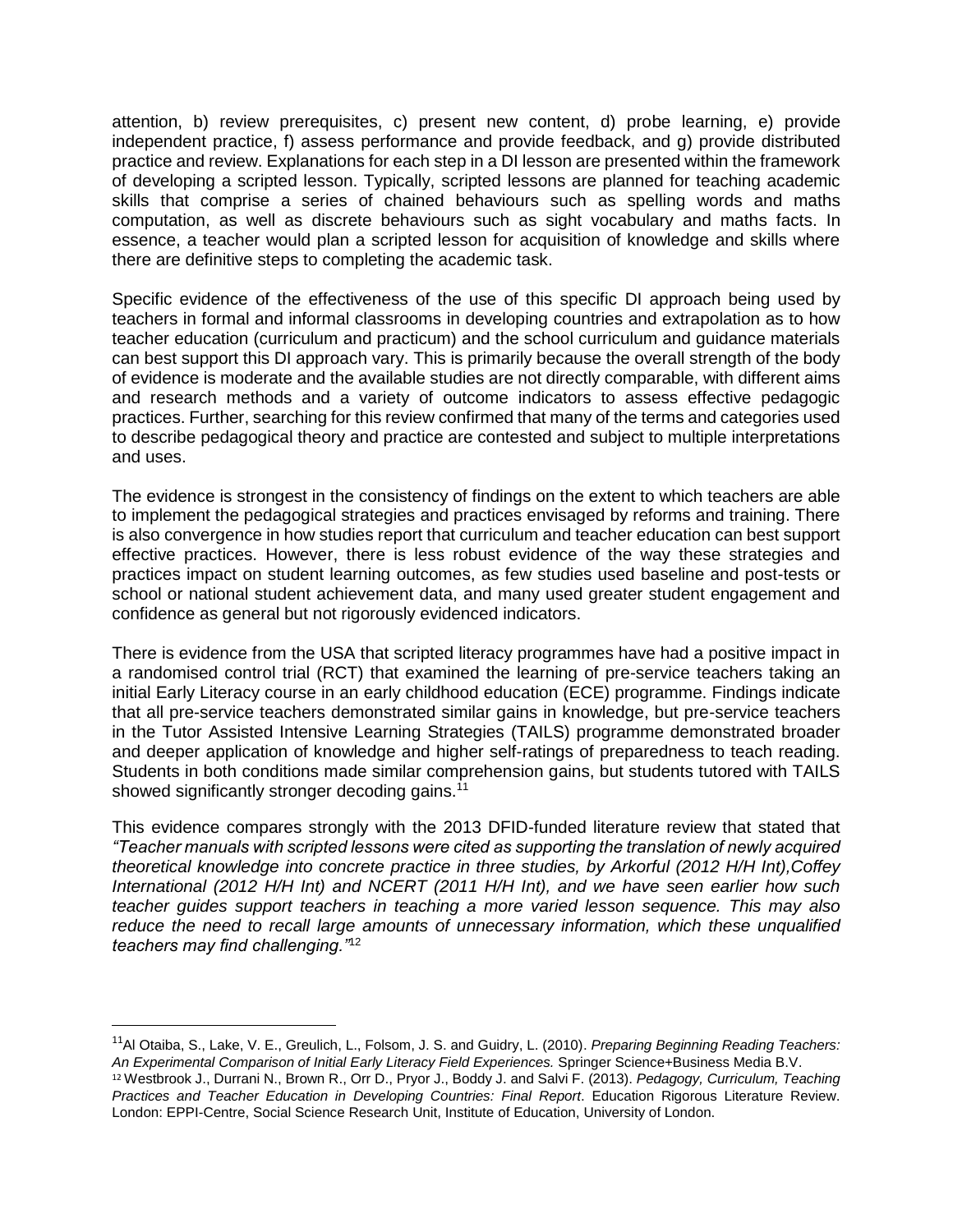The International Initiative for Impact Evaluation Study (2013) also reported that the provision of learning materials can help children follow along with a teacher's instructions. New materials can also help teachers with their lessons. When integrated into the everyday curriculum, they can become a useful, effective way of encouraging students to learn. Improving school quality with additional resources can also increase school enrolment by encouraging students to go to school so that they can use the new materials. Providing materials has some positive impact on test scores, but no effects are seen on school enrolment, attendance and progression.<sup>13</sup>

For purposes of extracting evidence of what works, DI implementation is conceptualised here as involving changes in education processes at two levels – systemic and schools – with a particular focus here on a summary of the evidence as to what innovations are required for successful implementation at the systemic level (see Table 2). 14

| <b>Feature</b>          | <b>Aspect</b>                  | Evidence of Findings to support the DI approach                                          |
|-------------------------|--------------------------------|------------------------------------------------------------------------------------------|
| Policy                  | Gaining agreement on           | Policy dialogue is needed to agree on purpose of education and DI by                     |
| Formulation             | purposes of education          | all stakeholders - focusing on outcomes, future employment, academic                     |
|                         |                                | learning and life skills, reading, writing and arithmetic, age-appropriate <sup>15</sup> |
|                         | Developing and                 | Clear guidelines provided for teachers to use integrated curriculum in                   |
|                         | implementing an integrated     | practice, to improve student learning                                                    |
|                         | curriculum                     |                                                                                          |
| Programmatic            | Integrating DI into the        | DI is scaled up from pilot programmes or projects and incorporated into                  |
| Development             | education system <sup>16</sup> | the education system, over multiple years                                                |
| Resource                | Costing and providing          | To promote DI as a feasible alternative to traditional approaches,                       |
| Allocation              | funding for DI                 | implementers need to highlight the cost-effectiveness of the                             |
|                         |                                | interventions, for obtaining and mainstreaming funding. 17                               |
| Development             | Teacher-led TLM                | The act of educators creating teaching materials and then having other                   |
| of Teaching/            | development                    | teachers review and critique them in teachers' circles empower                           |
| Learning                |                                | teachers, helps them become invested in the implementation of the                        |
| Materials (TLM)         |                                | reform                                                                                   |
|                         |                                |                                                                                          |
|                         |                                | Well planned and produced self-study materials focused on subject                        |
|                         |                                | knowledge but including practical activities can support teacher learning                |
|                         |                                | at a distance; new technology shows much potential but should only be                    |
|                         |                                | used where realistically and reliably accessible to user <sup>18</sup>                   |
| Pre-Service             | School based training          | SGSL programmes will find value to move the training directly into the                   |
| <b>Teacher Training</b> |                                | schools and possibly use of videotapes of model SGSL teaching in                         |
|                         |                                | training <sup>19</sup>                                                                   |

**Table 2. Summary of evidence for the implementation of the DI approach**

<sup>13</sup> Krishnaratne, S., White, H. and Carpenter, E. (2013). *Quality Education for All Children? What Works in Education in Developing Countries.* Working Paper 20. New Delhi: International Initiative for Impact Evaluation (3ie).

<sup>14</sup> Gunter, P., Venn, M. and Hummel, J. (2004). *Teacher-made Scripted Lessons.* Chapter in D. Moran and R. Malott (Eds), *Evidence-based educational methods.* San Diego, CA: Elsevier Academic Press.

<sup>15</sup> Barrow, K. and Leu, E. (2006). *Cross-National Synthesis of Education Quality Report No. 1*. Washington, DC: USAID Education Quality Improvement Project 1.

<sup>16</sup> For example, in the State of Tamil Nadu (India), ABL was expanded over a 5-year period from 13 city schools (Chennai) in 2003 to all 37,500 publically-supported primary schools in the State in 2008. By comparison, "Escuela Nueva" in Colombia was piloted in a few schools in 1973, with step-wise expansion to 18,000 schools nationwide by 1989 (a 15-year time frame).

<sup>17</sup> Mogollón, O. and Solano, M. (2011). *Active Schools: Our Convictions for Improving Quality of Education*. Edited by A. Flórez, FHI 360; Kline, R, 2012, A model for improving rural schools: Escuela Nueva in Colombia and Guatemala. Current Issues in Comparative Education, Vol.2(2)

<sup>18</sup> Orr, D., Westbrook, J., Pryor, J., Durrani, N, Sebba, J. and Adu-Yeboah, C. (2013). *What are the Impacts and Costeffectiveness of Strategies to Improve Performance of Untrained and Under-trained Teachers in the Classroom in Developing Countries*. AusAid Systematic Review.

<sup>19</sup> Coffey International Development (2012). *Activity based learning, Ghana*. Draft synthesis report for DfID. Reading.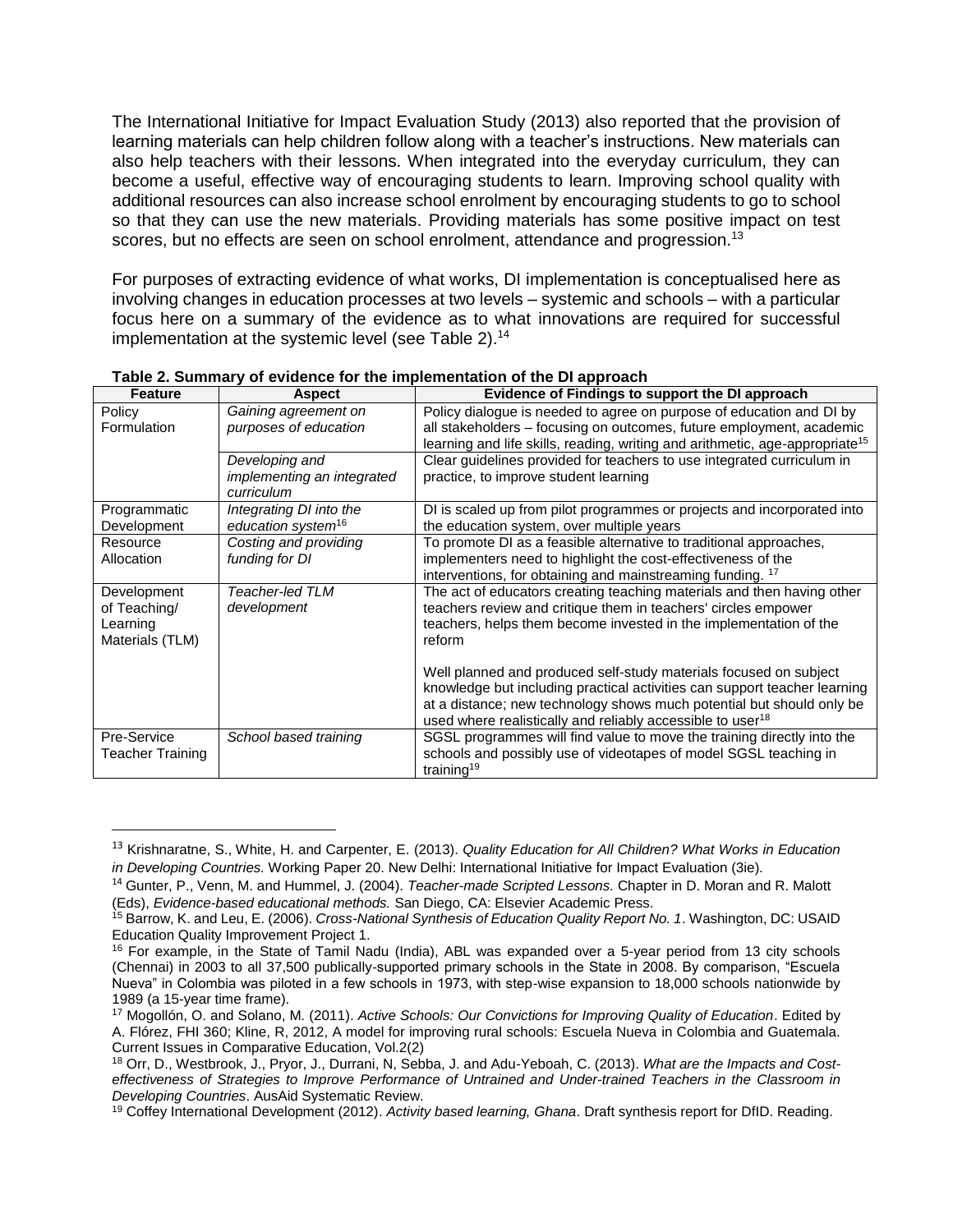| In-service<br>professional<br>development | Professional development<br>and active learning | Local and state government and/or international organisations<br>organised school-based continuous professional development (CPD)                                         |
|-------------------------------------------|-------------------------------------------------|---------------------------------------------------------------------------------------------------------------------------------------------------------------------------|
| Pedagogical<br>Support                    | Training local supervisor                       | Newly trained teachers are observed and obtain feedback from teacher<br>trainers, head teachers, and mentor teachers <sup>20</sup>                                        |
| Teacher<br>Assessment and                 | Regularly assessing<br>teachers' practices      | On-going, useful feedback is provided to both students and teachers,<br>on what students have learned                                                                     |
| Incentives                                | Providing teacher incentives                    | Teachers in successful SGSL programmes need involvement in a<br>range of mechanisms to empower them                                                                       |
| Student                                   | Conducting regular                              | On-going student assessments are used address any gaps in learning                                                                                                        |
| Assessment                                | formative assessment                            | that are revealed                                                                                                                                                         |
| Community<br>Engagement                   | Involving the community and<br>parents          | Cooperative relationship with parents, teachers, other schools and<br>community not just providing resources but invited for school visits and<br>mobilisation activities |

Further research that will be very useful to the measurement of the impact of scripted lessons would include studies in remote rural schools, with large classes and the uncertainties of teacher and student presence; on the social, economic and cultural backgrounds of students' homes in relation to the DI pedagogy; on teachers' practices at different levels, looking at continuities with the primary curriculum and pedagogies; and on comparing experienced and novice teachers or looking at the transition that novice teachers make in becoming more effective due to use of the DI approach. $21$ 

## **3. Theory of Change for Service Delivery through Management Agents**

For DFID, given the UK's commitment to strengthening service delivery by the state, one of the central dilemmas is how to spend money effectively through country systems. It needs to work with the responsible authorities and support them in policy-making, planning and budgeting – including for recurrent expenditure like salaries. Working with and through country systems, however, means exposing UK funds to the risks associated with unreliable budgetary processes and weak public financial management systems. So what are appropriate measures for distinguishing between effective and ineffective management organisations in aid programmes?

Available evidence is extremely modest in size, coverage and quality. Besides finding very few publications, there is limited evidence linking the impact of contracting out to management agents on tangible outcomes for improved education outcomes and poverty reduction. This should not be inferred to suggest that the linkages between effective outsourcing, poverty reduction and improved education service are weak, but rather, there is not much objective evidence of 'what works and why'. The reasons for this are caused by the challenges of conducting research on the topic and tracing attribution of socio-economic outcomes across a tangled web of multiple, interacting causative variables.

One means for assessing the evidence is to consider using the outsourcing through a management agent approach on the basis of its ability to address some of the main concerns from the evidence for the lack of effectiveness through using country systems or the sector-wide approach (SWAp). There is no consistently strong evidence that SWAps have been effective at achieving development outcomes in fragile contexts. Available evidence is mixed, partly because

 $\overline{a}$ 

 $20$  Such support was noted as "perhaps the most crucial component of Escuela Nueva's success" (Rojas, 1994).

<sup>21</sup> Westbrook, J., Durrani, N., Brown, R., Orr, D., Pryor, J., Boddy, J. and Salvi, F. (2013).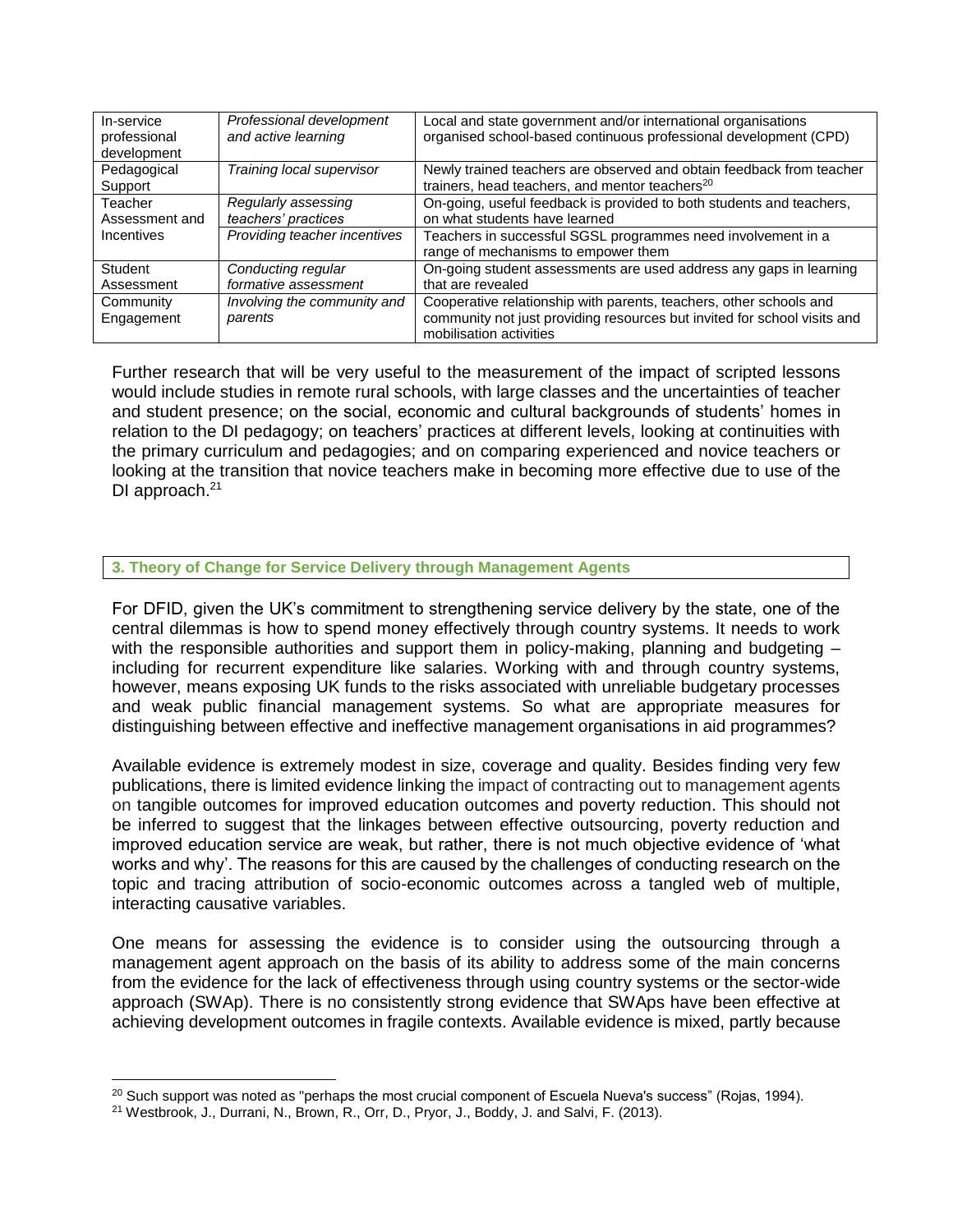of the uniqueness of each country's context.<sup>22</sup> SWAps are generally considered to be most appropriate in relatively stable low-and middle-income countries, with national political leadership and institutional capacity considered to be prerequisites.<sup>23</sup> However, there is some evidence that if given sufficient time, a mature SWAp can contribute to stabilisation and state-building processes. Processes of decentralisation can either enhance or undermine state-building objectives depending on context.<sup>24</sup> Specifically, there is also evidence that using an outsourced management approach:

- does not lead to increased transaction costs and little or no evidence of increased expenditure on front-line services; 25
- can assist in mitigating against low levels of local capacity across all core government systems including planning, resource allocation, procurement, financial management and monitoring;
- offers a better opportunity to engage in partnerships with civil society and the private sector, and increases the levels of quality dialogue and accountability tracking;
- enables more predictable resource flows due to agreed costing and rigid accountability requirements; 26
- enhances transparency in resource allocation and increases DFID's immediate support for the education sector policy and resource allocation.

DFID Pakistan's Road Map approach provides a mixed government/management model in which financial aid is integrated with extensive political dialogue, technical support, funding for research and innovation and a set of interventions designed to generate social pressure for change. The ICAI Report (2012) applauded the use of complementary interventions and aid modalities and it was particularly pleased with the way that large-scale financial support in education is supported by additional investment in *technical support, knowledge generation and mobilising community support for improved services.*<sup>27</sup> Table 3 highlights the main benefits and gaps on the Pakistan Education Road Map approach.

| <b>Pros</b>                                           | Gaps                                                 |
|-------------------------------------------------------|------------------------------------------------------|
| Analysis of the political landscape and taking on     | If there is any gap in this theory of change, it was |
| policy influence as a structured campaign.            | ٠                                                    |
| Using data generated by the provincial                | that the education authorities appeared to need      |
| government's own monitoring system, which             | more hands-on support with managing the complex      |
| includes monitoring officers visiting public schools  | processes of institutional change required to        |
| every two months.                                     | achieve their goals.                                 |
| Generation of a 'heat map' of school performance      | The information generated does not of itself assist  |
| by district which (i) provides a real-time picture of | ٠                                                    |
| the performance of the education system across        | the province with managing the complex               |
| the province; (ii) breaks down results by district    | institutional changes involved in improving          |
| thus drawing attention to underperformers; and        | education outcomes.                                  |

## **Table 3. Benefits and Gaps of the Education Road Map**

<sup>22</sup>Pearson, M. (2010). *Impact Evaluation of the Sector Wide Approach (SWAp), Malawi.* DFID.

[https://www.gov.uk/government/uploads/system/uploads/attachment\\_data/file/67670/imp-eval-sect-wde-appr-mw.pdf](https://www.gov.uk/government/uploads/system/uploads/attachment_data/file/67670/imp-eval-sect-wde-appr-mw.pdf) <sup>23</sup> Vaillancourt, D. (2012). *In Sweet Harmony? A Review of Health and Education Sectorwide Approaches (SWAps) in the South Pacific, Desk Study, Appendix 1: Samoa Education SWAp*. Washington, DC: World Bank. [http://www.worldbank.org/en/news/feature/2012/08/15/in-sweet-harmony-a-review-of-health-and-education](http://www.worldbank.org/en/news/feature/2012/08/15/in-sweet-harmony-a-review-of-health-and-education-sectorwide-approaches-in-the-south-pacific)[sectorwide-approaches-in-the-south-pacific](http://www.worldbank.org/en/news/feature/2012/08/15/in-sweet-harmony-a-review-of-health-and-education-sectorwide-approaches-in-the-south-pacific)

<sup>24</sup> Boak, E. and Ndaruhutse, S. (2011). *The Impact of Sector-wide Approaches: Where from, Where now and Where to?* CfBT Education Trust.<http://www.cfbt.com/en-GB/Research/Research-library/2011/r-the-impact-of-swaps-2011> <sup>25</sup> McNee, A. (2012). *Rethinking Health Sector Wide Approaches Through the Lens of Aid Effectiveness.* Canberra: Development Policy Centre, Australian National University. doi:10.2139/ssrn.2041830

<sup>26</sup> Lucas, B. (2013). *Effectiveness of Sector-wide Approaches in Fragile Contexts.* GSDRC Helpdesk.

<sup>&</sup>lt;sup>27</sup> Independent Commission for Aid Impact. Report 12, October 2012.